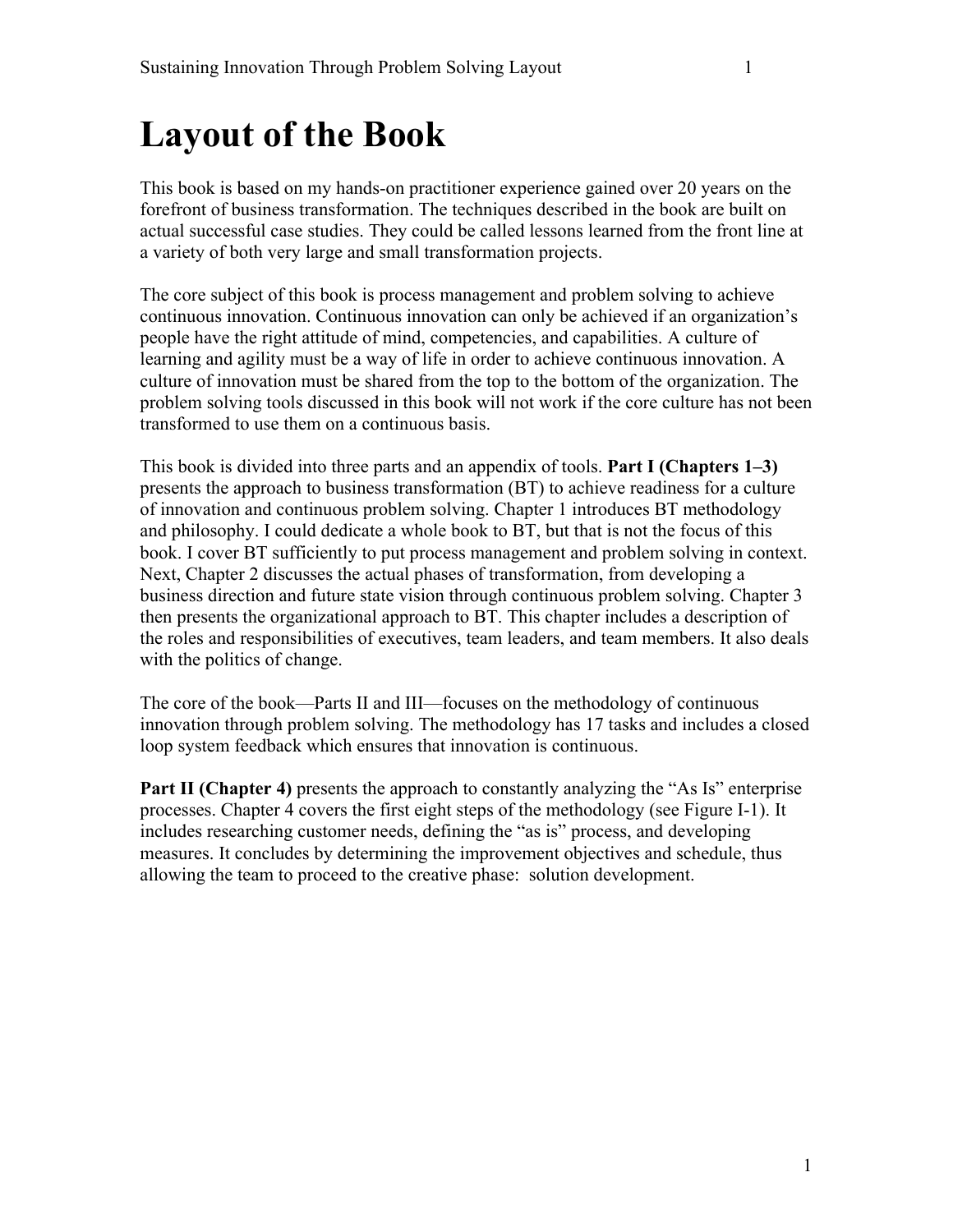

**Figure I-1 Process Analysis**

**Part III (Chapter 5)** discusses how to develop and implement solutions using crossfunctional teams. Chapter 5 presents the nine steps of problem solving, solution development, and implementation (see Figure I-2).